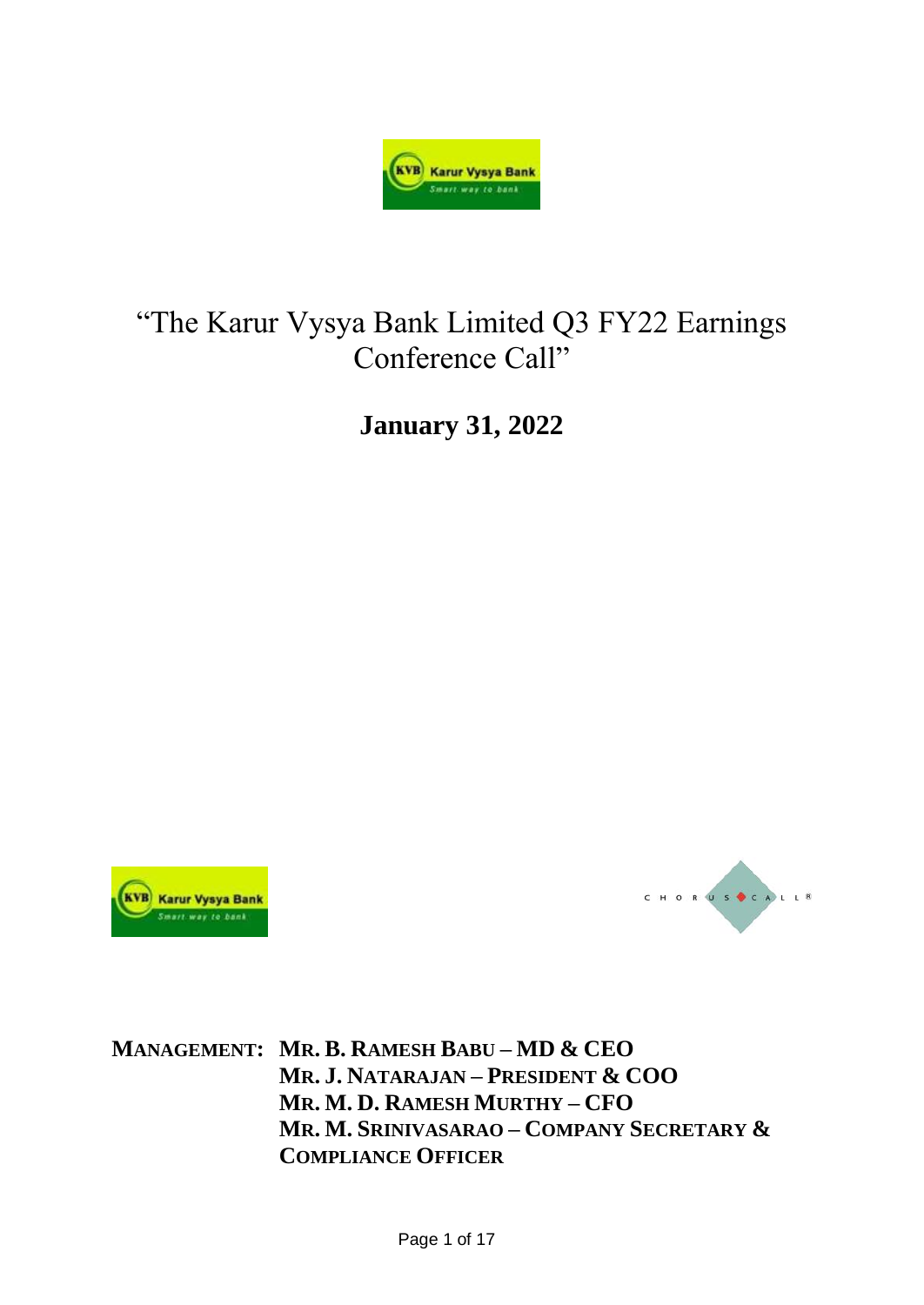

**Moderator:** Ladies and gentlemen, Good day and welcome to the Q3 FY21-22 earnings conference call of the Karur Vysya Bank. We have with us today the management team of KVB represented by the MD and CEO, Mr. B. Ramesh Babu; President and Chief Operating Officer, Mr. Natarajan; CFO, Mr. Ramesh Murthy; and Company Secretary & Compliance Officer, Mr. Srinivasa Rao.

> As a reminder, all participants' lines will be in the listen-only mode, and there will be an opportunity for you to ask questions after the presentation concludes. Should you need assistance during the conference call, please signal an operator by pressing "\*" then "0" on your touch-tone phone. Please note that this conference is being recorded.

> I now hand the conference over to Mr. B. Ramesh Babu, MD and CEO to take us through the highlights of the quarter gone by after which we will open the floor for questions. Over to you, sir.

**B Ramesh Babu:** Good evening to all of you. I welcome you all to the Bank's earnings call for Q3 of the financial year 2022. We trust that you and your colleagues and family members are keeping well in good health. Reports that the impact of the third wave of COVID virus has not been as severe as the earlier wave which provides a succour. Going ahead, we are confident that the spread and impact of this mutant virus will be controlled, aided by increased vaccination coverage. I take this opportunity to extend our gratitude to our team members for continuing to extend required banking services to our clients despite an unfavorable environment. We are also pleasantly surprised that the third wave did not impact the business momentum across most sectors, particularly in the southern states of the country. Globally, many countries including the US have initiated measures to contain inflation and the impact is already felt in the Indian financial market. We are closely observing the policy measures of RBI, which may have an impact on the liquidity and interest rates and we are prepared to meet the challenges, if any, which may arise. In line with our guidance indicated in the previous quarters, we are progressing well on the basic parameters and confident that we are moving in the right direction. This is reflected in our third quarter ROA reaching 0.093 on an annualized basis and ROA for the 9-month period on an annualized basis stands at 0.79.

Let me take you through a few important business parameters of our Q3.

First, net interest margin (NIM):

We continue to maintain NIM at about 3.5% level for the quarter 3 despite the competitive pricing environment in the market. Even though the yield of the funds came lower by 16 basis points during the quarter, the stable low cost deposits have aided a 10 basis points reduction in the cost of deposits to 4.22%. Hawkish trends in the financial market clearly indicate hardening of interest rates in the near future and we expect that lower duration of our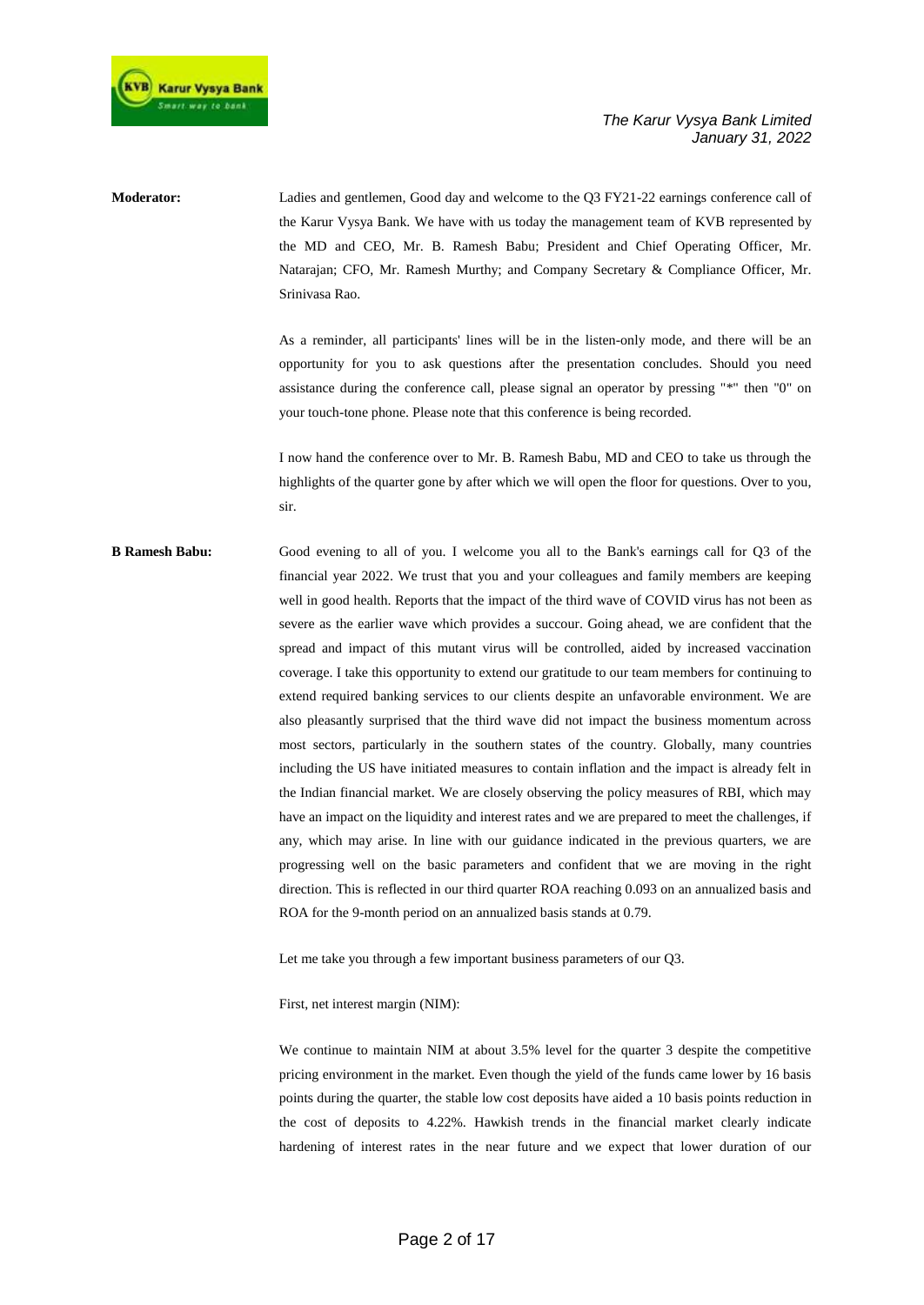investment portfolio will aid in improving our yields on investments and also mitigate MTM impact. Our focus on NIM continues and the same will continue to be at 3.5% plus levels.

#### Operating and net profit:

Net interest income has increased to 687 crores, up by 103 crores from 584 crores during the quarter ended December 2020. Fee-based income has increased by 7% year on year to 162 crores. The same is up by 13% on a sequential basis too. Employee expenses were lower during the current year as compared to Q3 of the previous year after normalizing one-time items. Details of the same are available in slide No. 7 of the investor presentation. Employee cost for the current quarter includes an amount of 27 crores which is a second installment of the amount amortized to meet the enhancement in the family pension obligations. You are aware that RBI permitted banks to amortize these expenses over a period of 5 years. We have decided to account the entire amount of 81 crores based on the actual valuation during the 3 quarters of the current year itself. So, the residual amount to be amortized stands at 27 crores as of 31/12/2021 which will be expensed during the last quarter of 21-22.

Other operating expenses went up by 13% during the quarter as compared to a year ago. Reasons for increase include transaction fee incurred on the digital transactions. Correspondingly, non-interest income too has risen as stated earlier. We have initiated various cost control measures and closely monitored the various items of expenses.

Operating profit after recasting the depreciation on investment as per the revised disclosure requirement increased to 402 crores, higher both on Y-o-Y basis as well as sequentially that is up from 375 crores earned during the second quarter of the current financial year. Our follow up and recovery initiatives resulted in lower slippages. As a result, our credit-related provision requirement reduced to 135 crores which includes restructuring provision also. In spite of increase in bond yields, there is no significant MTM provision on investments on account of our conscious decision to maintain lower duration. So, the depreciation numbers for the quarter pertains to SR provisions.

Net profit has risen to 185 crores for the quarter registering growth across the quarters that is higher than 165 crores in the quarter 2 and 109 crores in quarter 1; improvement on all fronts, net interest income, other income as well. Control over expenses and lower provisioning requirements have led to the positive impact on the bottom line. This is the highest quarterly profit earned by the bank during the past 18 quarters.

#### Slippages and asset quality:

Gross slippages were at 223 crores during the quarter, and for the 9-month period, the same was at 621 crores which works out to around 1.11% of the loan book. Our recovery upgrades have again surpassed slippages for the second as well as third quarters resulting in net slippages being negative to the tune of 84 crores during the quarter. There is a reduction of 255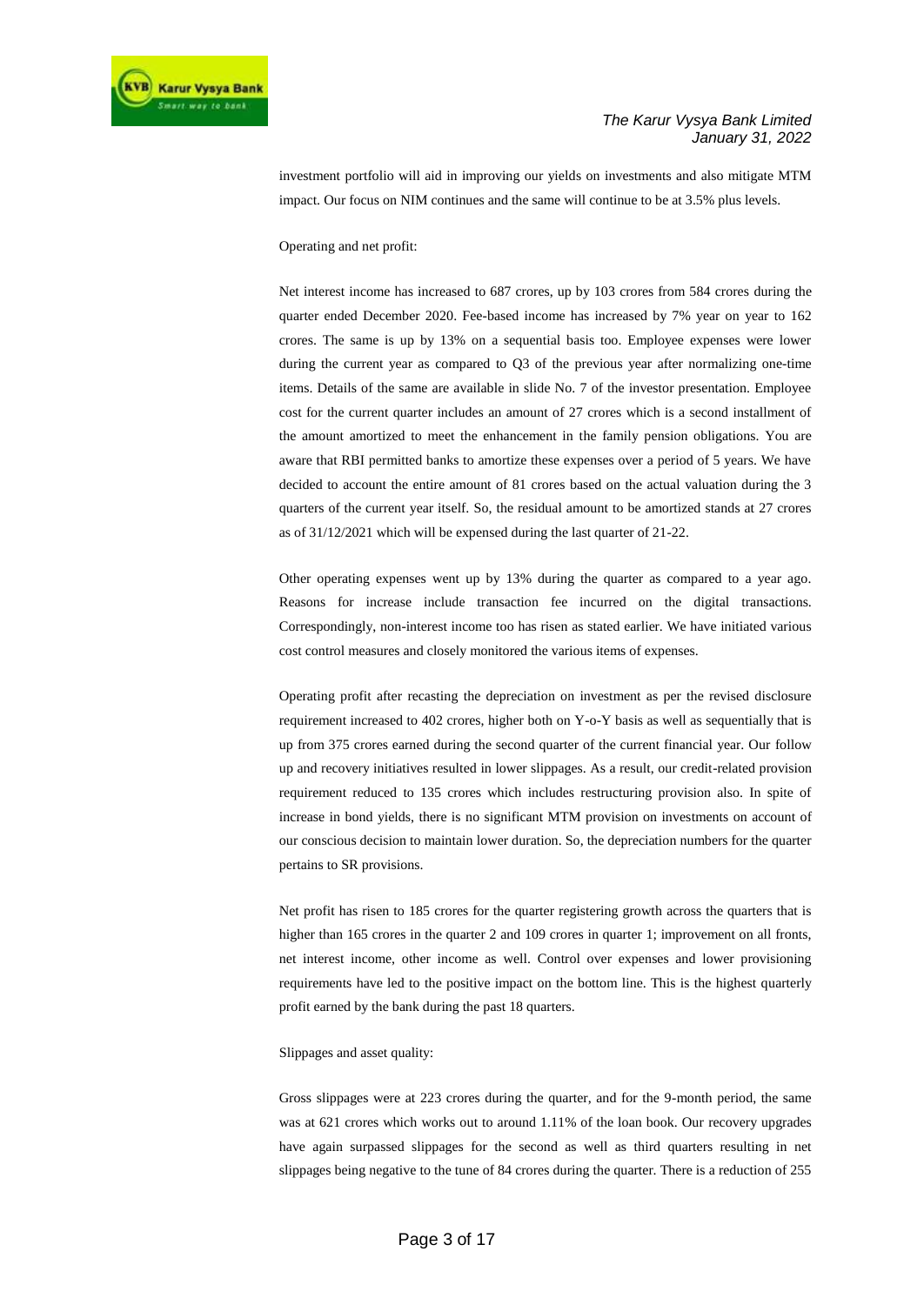crores in GNPA during the 9-month period. There was no technical write-off or SR transactions during the quarter. We are working towards keeping the gross slippages well within 2% of the loan book at the end of the financial year and are confident of meeting these goals. We aim to achieve negative slippages in the coming quarters also. SMA 30+ balances at the end of quarter 3 stood at 737 crores which is 1.32% of the loan book. SMA book includes jewel loan balances of 279 crores. So, due to lower slippages and recoveries, GNPA level has come down by 41 basis points during the quarter to below 7% and stands at 6.97%. Our aim is to reduce it to below 5% levels by 2023. Our net NPA level has further reduced by 86 basis points to 2.47% during the 9-month period. Bringing net NPA to below 2% will be one of our most focused items on the agenda.

#### Restructuring book:

Our overall standard restructure book as of 31st December stood at 1616 crores which is around 2.9% of our loan book. During the quarter, 84 crores slipped to NPA and further details are available in our slide number 28 of our presentation. In terms of regulatory guidelines, we have provided 146 crores towards this book. Coming to the growth, we have achieved total deposit growth of 8% year on year and major contribution from CASA segment. Our current and savings book are growing well recording 12% growth. CASA share is at 36% levels and we continue to work for further improvements. Our DLite banking application is working well and we have been continuously adding many more features for better customer experience.

Our agricultural loan book which mainly consists of jewel loans grew by 12% year on year and sequentially by 3% and we expect that the trend will continue in the 4th quarter. We are in the process of implementing interest subvention model of agricultural loans at our rural and semi urban branches. This will be helpful for the branches to expand our customer base. Retail loans under personal segment have grown by 11% year on year and sequentially 3.4%. This is predominantly on account of residential mortgages and jewel loans. Our pre-approved credit card program has been rolled out to our existing customers during this quarter and we propose to scale it up further to our existing customers before opening up for the general public. Our overall jewel loan book has grown by 14% and constitutes 25% of our loan book. LTV stands at 72% with negligible NPA and SMA-1 and 2 at less than 2%. The entire loan disbursement process is fully migrated to digital mode to ensure 100% compliances. Commercial loan book has grown by 8% year on year and close to 5% sequentially. Though there is a visible increase in the sourcing and disbursements, existing book rundown and non-availment of sanctioned limits have impacted the growth. We are focusing on this segment very closely and we expect that we will be in a position to improve further and achieve double-digit growth.

Corporate banking growth remains muted and there was a marginal degrowth. We have made fresh disbursements of 687 crores during the quarter, and due to the pre-closure of certain large accounts, the growth is not visible. However, we expect a moderate growth of around 5% during this quarter, both NEO and precious metal portfolio continue to grow sequentially. Our NEO business model, transaction banking, bullion business, and co-lending business models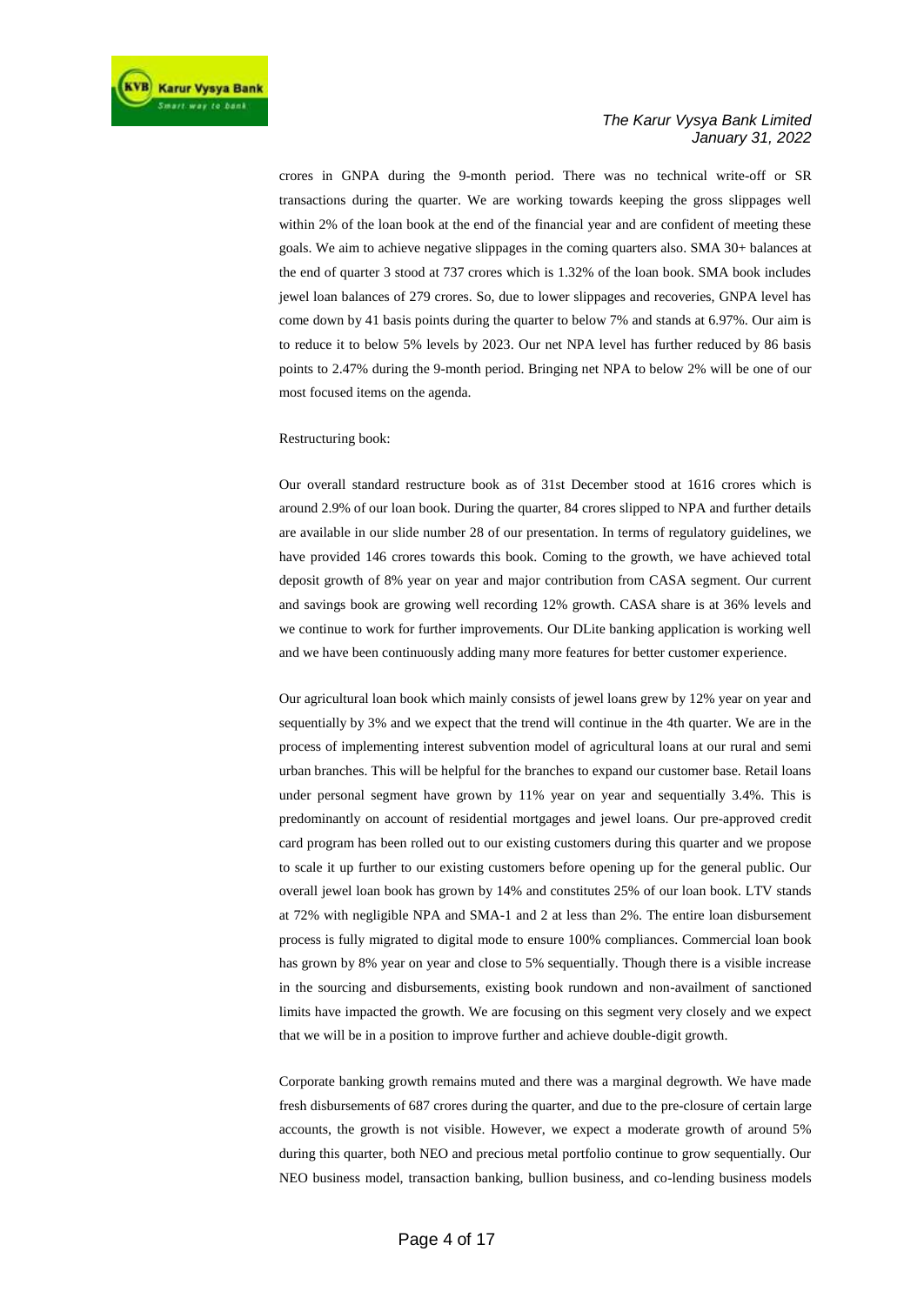with NBFCs are doing well. We are now focusing to scale up our activities under these business segments. We expect to achieve a growth of 10% overall in the loan book during this year. Our CRAR continues to be robust and is at 18.79 providing us a comfortable headroom for growth. Our liquidity is also comfortable and we continue to maintain LCR of about 200% levels. Treasury contribution is on an even track, duration of AFS book is 1.92, and we do not foresee any material MTM losses in the current quarter despite raising interest rates.

We had indicated during the last meeting on the launch of government business. We are glad to share that our customers are now able to remit customs duty payment through ICEGATE portal of Central Board of Indirect Taxes and Customs, and integration work is in progress for direct and other indirect taxes. We are now working on to expand our business relations with other central and state government departments and undertakings. We have launched account aggregator services and integrated it with our digital loan origination system. We have successfully tested API services with CERSAI and this will enable us to upload the required data to CERSAI registry without manual intervention. Let me conclude by stating that the financial performance for the quarter is an important milestone, considering the continued improvement in the performance and is an indication that bank is moving towards better times ahead.

I thank you all for your participation, and we'll be glad to accept your continued feedback. Thank you very much.

**Moderator:** We will now begin the question & answer session. Ladies and gentlemen, we will wait for a moment while the question queue assembles. The first question is from the line of Prashant Poddar from ADIA. Please go ahead.

- **Prashant Poddar:** Good evening Mr. Babu. Thank you very much for the update and good results. Sir, I have a very quick question on the retail growth which still looks modest compared to what we are seeing even in the larger banks in both secured and unsecured. And even in the commercial, there is an uptick in the quarter but we've seen stronger growth in other large banks actually. So, the first question is related to growth, both in terms of branch additions, are you planning any in the next 1 or 2 years? Would there be a net branch addition and what would that mean for the sustainable growth rate after this year? The second question is related to digital penetration. While it is at 93%, the digital volumes when we look at it, again it is modest despite being a small bank compared to many large banks. It feels like that you have relatively low engagement with the customers, probably product customer or the transaction that you have with them. Can you understand how do you plan to improve that?
- **B Ramesh Babu:** The first thing what you were asking about the business and growth and you were also mentioning about the branch expansion. This year, we are planning to open around 10 branches. Everything is okay because we are trying to get the branches, location, all these things and all, we are on the job. So, that will be there. But irrespective of the branch expansion, the question is business growth is something different because rest of the network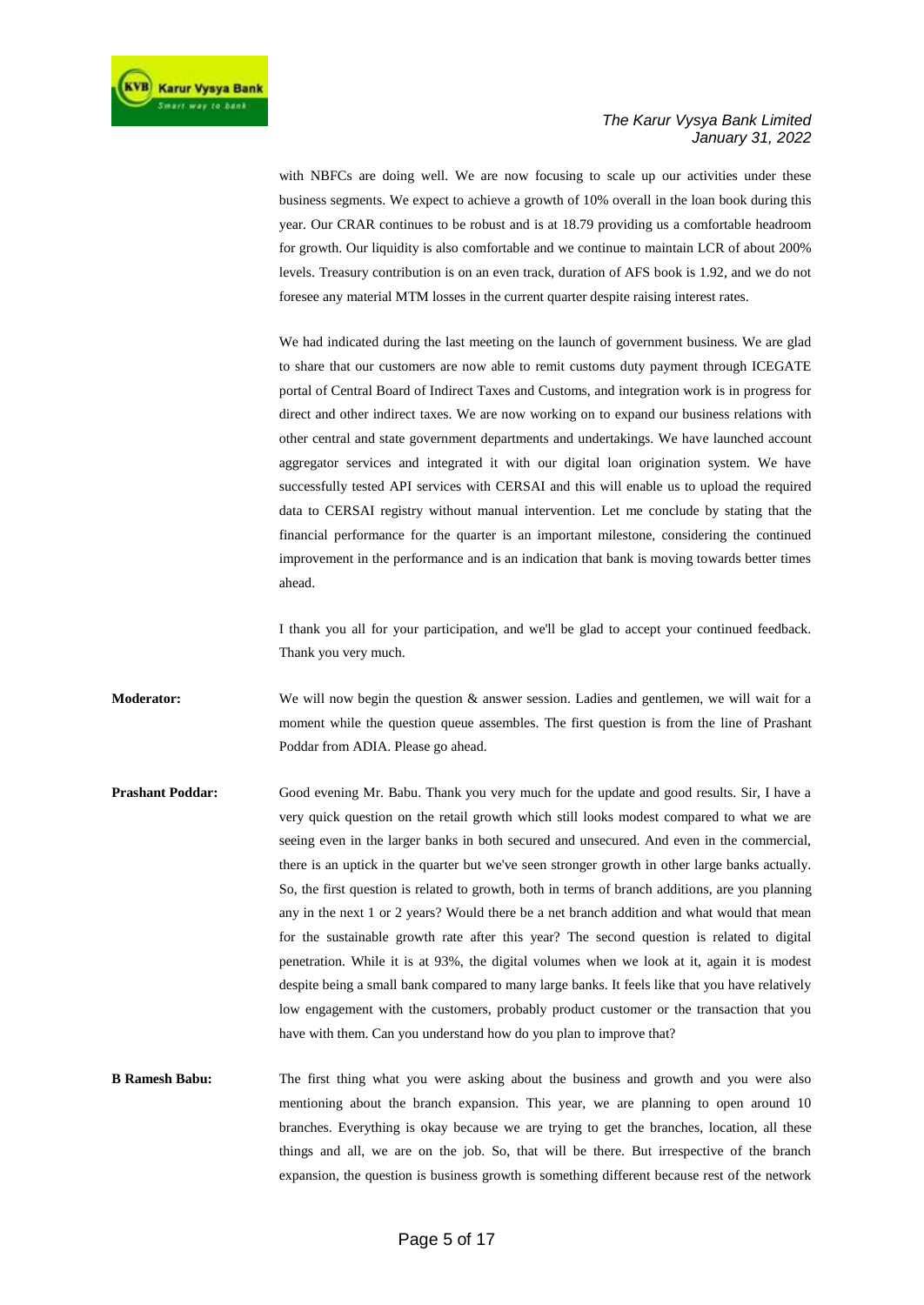whoever is there, that way organic and inorganic, we have been trying. If you look at our retail growth is concerned, a home loan business you would have seen around 10% growth, but naturally when the rates of interest about 6 to 6.5 are being offered by a few big banks, naturally a few of the loans will automatically go out also and we are acquiring also because majority of our portfolio is self employed and these sort of things and all…. A robust growth we have seen and quarter on quarter…. December quarter is one of the highest quarters we have worked under the home loan. Coming to LAP, to some extent, we have given it a lower preference; because of this pandemic and all, the cash flows how they move we do not know. Now we have restarted that. That way, the numbers started coming in the LAP front.

Coming to the personal loan portfolio, last time we had told our overall portfolio is 500 crores. We found EBITDA stress in the first wave as well as second wave. Under these circumstances, we thought it is not fair on our part to open the floodgate at this stage. Now, we have reassessed our position with revised measures. In a calibrated way, we are opening and we are going ahead on the personal loan front.

As far as vehicle loan is concerned, as all of you know that the chip shortage issue is there. Despite that, what can be done we have done that, but your point is well taken. How we need to get it up on this particular front, we will see that.

Coming to commercial if you look at it, suppose 1 or 2 years back, the things were actually negative we were growing. We were continuously losing the business. It took some time for the bank to understand and modify the processes as well as the product. With all these things, this is the quarter where every vertical has contributed including business banking unit which was giving around 300 to 400 crores of degrowth earlier, this year for the 9 months' period, we have grown by 300 crores. Likewise, every vertical including NEO, commercial, retail, every vertical has grown. That is the reason we are able to show…. With the momentum what we have got, we are reasonably sure we are activating all of our branch networks as well as our distribution network also. Based on that, we will push it further. That way, we are reasonably confident that by 10% at least we will get, but next year, we will aim for the higher numbers.

Coming to the digital what you're saying, 93% if you say that, the number of transactions which were coming to the branches when we have reduced it, naturally more free time we are giving to the branches. So, as you said, we are focusing on this process of the product per customer and how we need to engage more with the customers. These sort of things we are already on the job. We are actively leveraging our analytics team for this purpose and we are getting some set of pointed leads where we can actually convert them. That way, we are on the job, and product-wise also, we are trying to see product per customer; what is the level of penetration, insurance how much. All these things we are internally working. So, you will be able to see the traction next year.

**Prashant Poddar:** Just one more addition on that; could you share any data on number of liabilities that you've done this year compared to last year?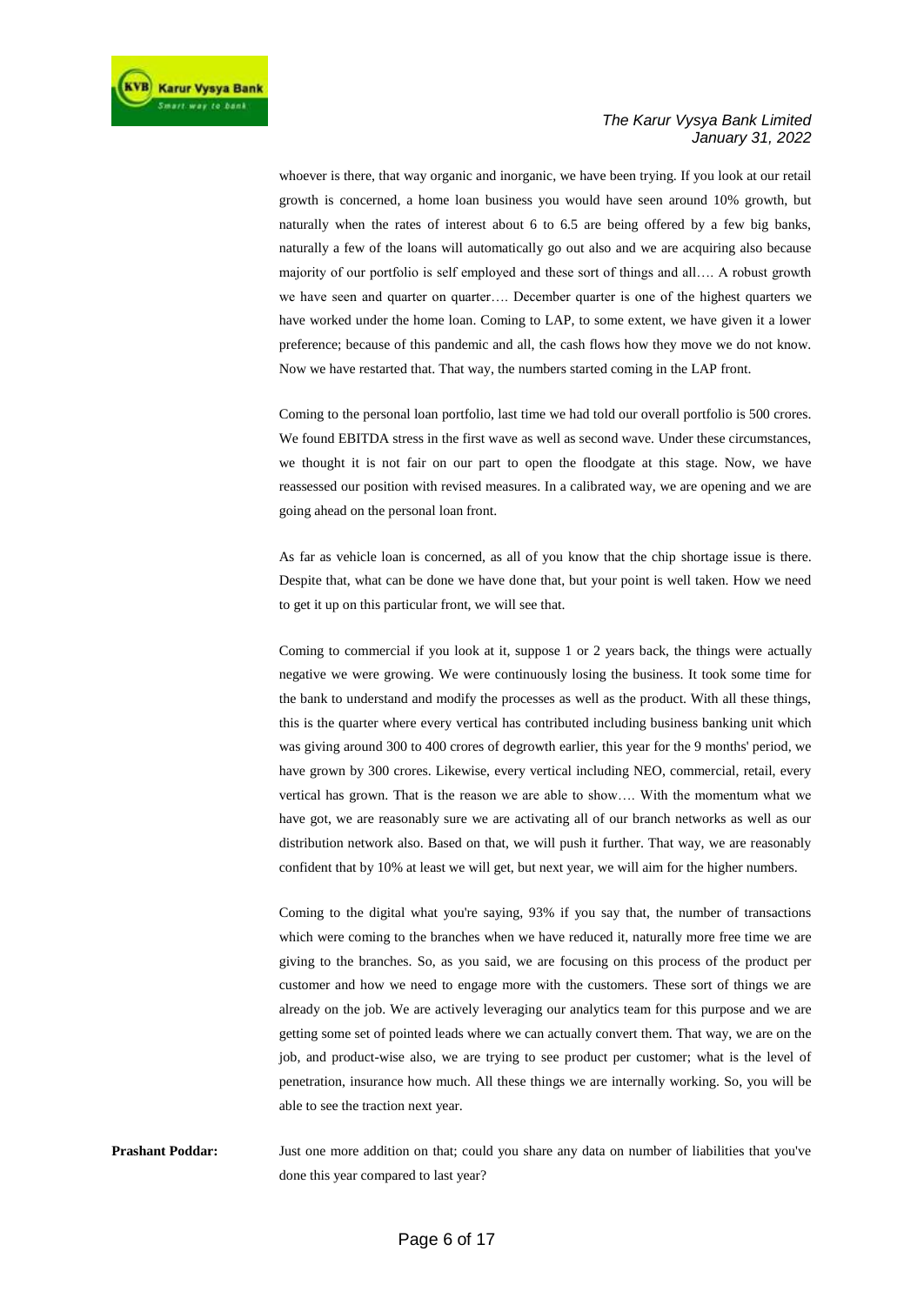

**B Ramesh Babu:** Liability in the sense the number of accounts you're talking?

**Prashant Poddar:** Yes, sir.

**B Ramesh Babu:** Number of accounts compared to last year – but last year, more or less, we have done slightly lower than last year. The reason is, the pandemic in April-May has hit us a lot. During that time, we couldn't do. Then, again, if we look back from July onwards, we are much much better than last year. One more thing what I can say is the quality of accounts what we have opened, the per account balance and the average outstanding for the lower number of accounts though we have opened, the amount of business what we have got it out of these lower accounts is much more than last year. That way, our focus is not to go for granular smaller unproductive accounts but to go for quality accounts. This has been percolated and boys are doing that.

**Moderator:** The next question is from the line of Renish P from ICICI Securities. Please go ahead.

- **Renish P:** Congrats on a great set of numbers. Sir, the first question is on our Other Operating Expenses. In Q1, in absolute terms, this number used to be 200 crores which has gone up to now 240 crores. Q2, it went up to 220 and now it went up to 240. Trying to understand where we are incrementally spending.
- **B Ramesh Babu:** There are 2 aspects related to that. First quarter cannot be a representative quarter for comparison now, because once the things started opening up, people started moving out and we need to spend on this also because until and unless we spend on this, you will not get the business there. Not only that, suppose the upfront for the acquisition what all you're going to pay on the assets, this it may look like an expense this quarter, but you need to amortize – let us say home loan, for a DSA, you are paying something, but you need to amortize that over a period of 10 years. That way, this sort of acquisition cost is also there and we are also getting feet on the street for the liabilities also, we are mobilizing, and rest of the expenses also because we are making the people to move around and get the business, this has gone up.

Another thing what we need to see is the UPI expenses. Because the number of transactions are going up month after month, those expenses are going up on which we have no control. We need to see how we need to mitigate that.

**Renish P:** So, it's a combination of business growth plus sort of digital growth.

**B Ramesh Babu:** Otherwise, we are trying to have every head-wise control. Everything unnecessary we do not want to do it. A lot of sensitization awareness has come amongst all.

**Renish P:** I was just wondering, the sequential growth is some 9% versus loan growth of 4%. I was just trying to reconcile that numbers there. Sir, the second question is sort of a follow-up about what Prashant had asked. If I look at our asset quality performance, it has been by far one of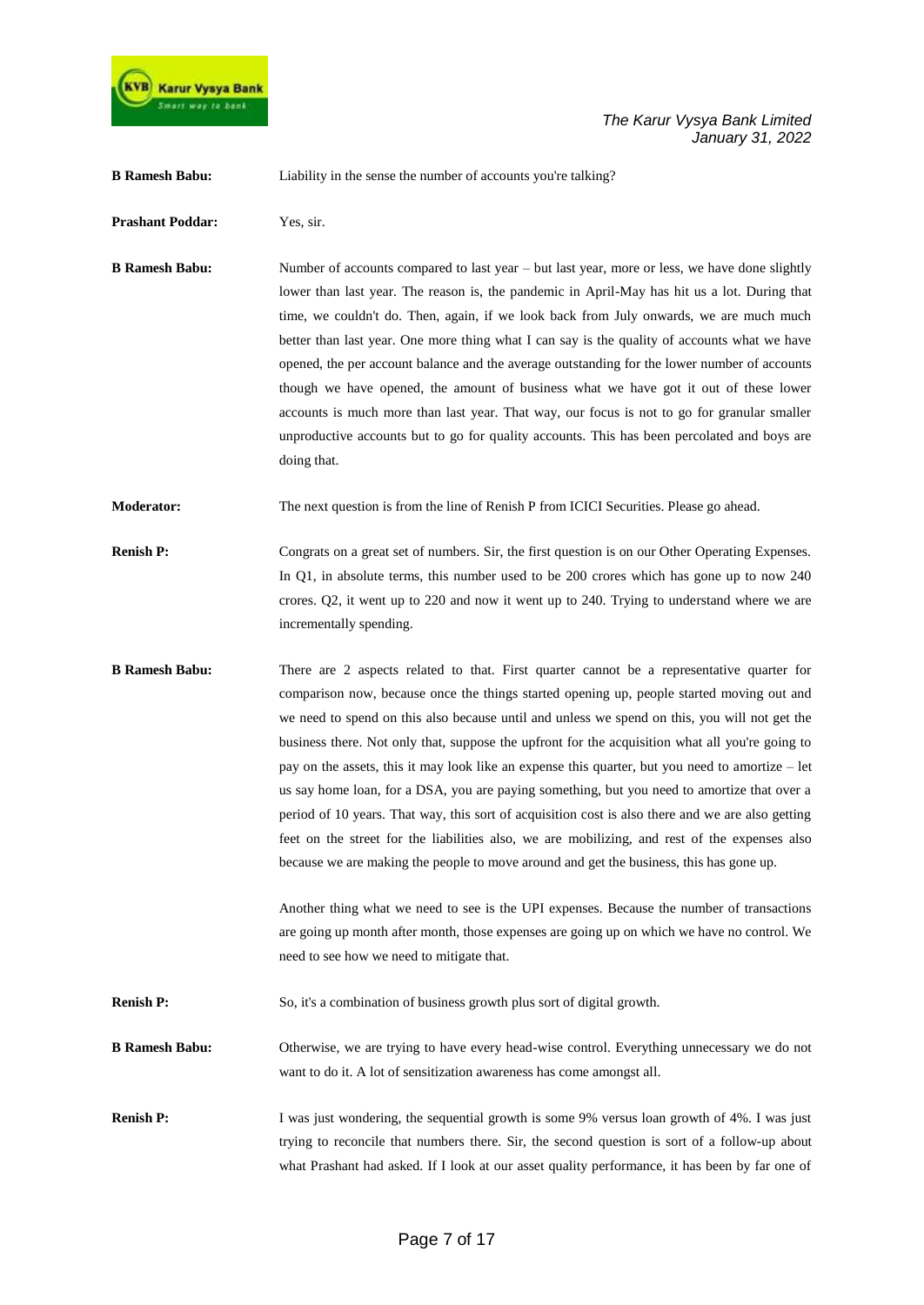the best on the street when we look at the SMA pool of sub 1%. So, clearly we are far behind the balance sheet problem. Again, when we look at our liability front size and when we look at our cost of funds of around 4.4%, it would be one of the lowest on the street. So, why not pushing for the growth aggressively and gain some market share from NBFCs and HFCs?

- **B Ramesh Babu:** What happens is suppose if you have to push aggressively by reducing the pricing, there is a major risk what you find is this is a closely knit market where many of our customers in South, particularly in Tamil Nadu if you look at it, if you make a rate of interest of 1 account from 9% to 7%, within 5 minutes, the message spreads. And around 20 accounts will come immediately in a queue to reprice. So, first of all, I may get another 5 crores business or 10 crores business is immaterial. My repricing first of all comes down from 9% to 7% for 50 crores. So, I have to go in a calibrated way. That doesn't mean that the number of loans what we have booked under the commercial segment where this pricing is not a major issue, i.e., up to 2 crores, likewise of the business banking unit up to 15 crores – here, they are not price sensitive customers. So, we are pushing a lot this year. That's the reason you are able to see visible growth under this segment. Whereas in the corporate if you go for that, despite that good corporate accounts and all we have done that – AA, AAA these cases are there, we have done that, but across the board, card rate itself if we change, there will be a total change actually repricing of the whole portfolio. That is a risk.
- **Renish P:** I agree with that. There could be some pressure on margin. But somewhere down the line, we have to strike the balance between rate sensitive growth plus hard growth. I was just wondering till what time we will be happy with 10% growth.
- **B Ramesh Babu:** Okay, we will do one thing. We will do our own working based on, suppose pricing in a few locations which are price-sensitive locations, by reducing the pricing, how best we can grow. Accordingly, we will take a call on that.
- **Renish P:** Is there a thought process about all these things?

**B Ramesh Babu:** Every day. I will tell you the number of cases what we consider every day for a reduction, so many. So many cases we will be doing and they will be seeing what is the market, what others are doing, how we need to frame. All these things continuously every level people are looking. That is the precise reason you are able to see our NIM more or less we are able to maintain at that level and yield also, but otherwise, we are very much aware we are not allowing many accounts to go past us and simultaneously we are acquiring fresh accounts also.

**Moderator:** The next question is from the line of Jay Mundra from BNP Securities. Please go ahead.

**Jay Mundra:** Thanks for hosting the call on the same day. I have a few questions. First, again, on growth. If I see your commercial growth, while you had mentioned that you have done a reasonably good business, but there is non-availment in the facility of this underlying borrowers. If I see your average, the detail that you have given is your majority of the commercial is above 10 crores.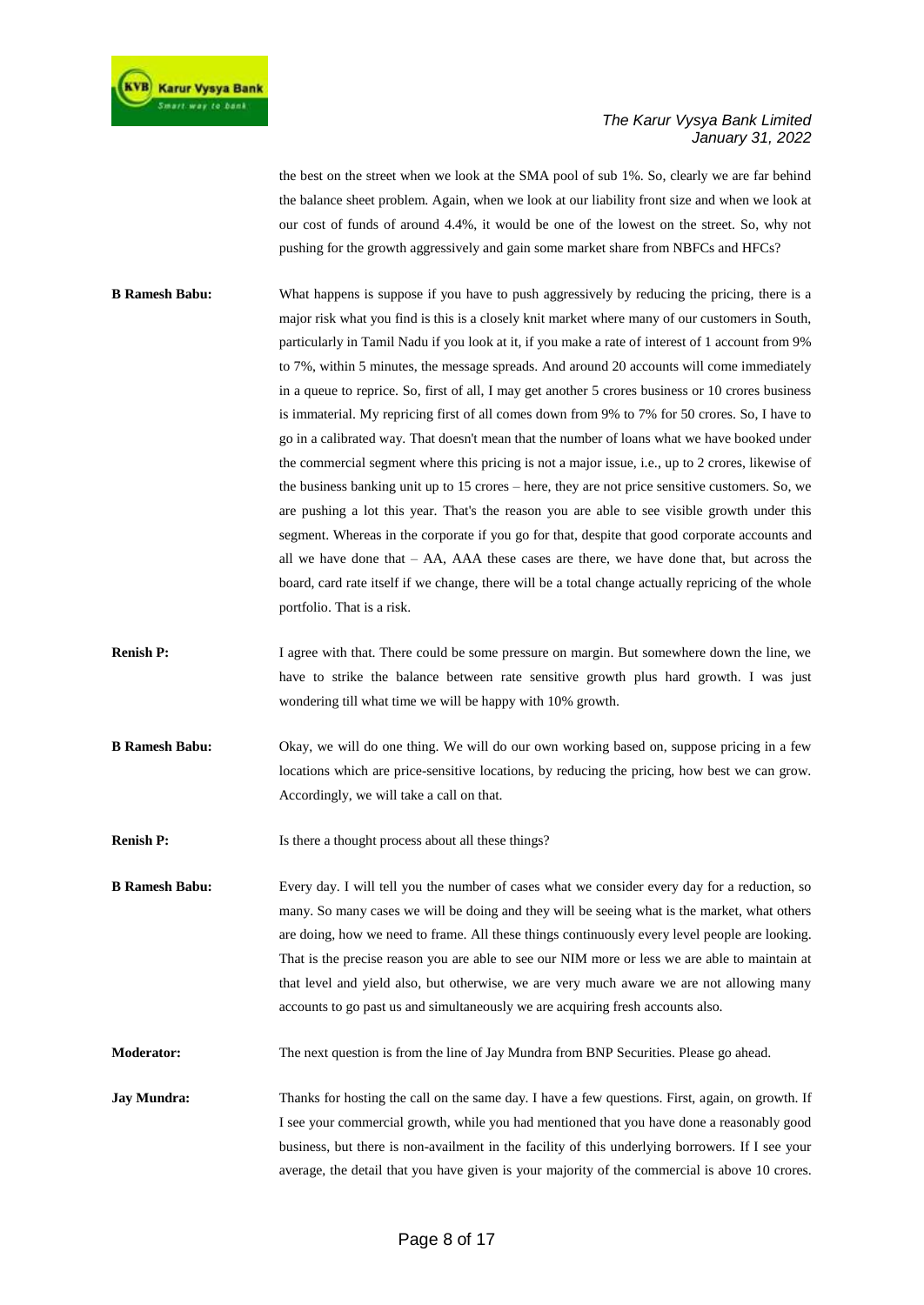So, a) Could you comment that how is the competitive intensity here? Because it looks like large banks have come down to this ticket size in the last 1-2-3 quarters. Any comments there? b) If you can share let us say within commercial, what could be balance transfer ins and balance transfer out? And is there any change in the trend there?

**B Ramesh Babu:** First of all, coming to competition, competition is not accelerated in this quarter. It is there for the last 2 years. Actually, when the COVID started, every bank started to get others' accounts, but despite that, we also knew the trick of the trade and how we need to manage. That is the reason this quarter despite all these issues, we knew our strength; textiles, we are pretty good, traders we are good. Through analytics also, we did what is our expected loss going on. With all these things, we worked on that. That way, 10 crores up to 15 crores also. Granular portfolio under the BBU is growing pretty well. We have a strong pipeline also for the BBU. That way, competition is there. I'm not disputing that one. But despite that, the potential is also so much. That's why we are able to grow this year under the commercial.

> Coming to the organic indirect and direct if you say, everything what we have done is absolutely from our bank channels. And we have done that. No any bulk here under the commercial.

- **Jay Mundra:** What I was asking was let us say 2 years back if you had 6 new customers and maybe 2 customers outgoing to competition, has that changed over the last 2 years that you may have to dig deeper into newer customers because your BT outs may have increased? How would you look at that BT ins.... I mean new customers coming in and existing customers moving out?
- **B Ramesh Babu:** Very correct. Not only for our bank, every bank more or less the outflow compared to the previous years, the numbers have gone up. But we have managed in such a way, the inflow is much much higher than the outflow to take care of our growth as well as for the outflow. That way, few accounts what we have lost consciously which is an exit market account, there is weakness and many collateral issues. All these issues are there. Despite that, others are offering on a platter we are handing over. It is because in the normal course, you may not be getting rid of that. It is an occasion now; others are taking, we are giving it. But wherever the quality of the account is good, we are trying our level best everything what all we need to do including the rate of interest what Renish was mentioning, we are giving the competitive rate what others are offering to retain them. That way, the outflow is concerned, yes, numbers have gone up relatively compared to last year, but the inflow is much much higher than the earlier years. That way overall, we are able to grow well.
- **J Natarajan:** Jay, I would like to add a couple of points here. Our commercial lending is bifurcated into Small Business Group and Business Banking. Small Business Group takes care of up to 2 crores and more than 2 crores up to 15 crores taken care by the Business Banking. Now, we have created a very clear cluster for the Business Banking at all the important locations. Specific RMs are posted. If you see when incremental growth other than our existing customers' normal growth, only balance transfer is possible because there is not much new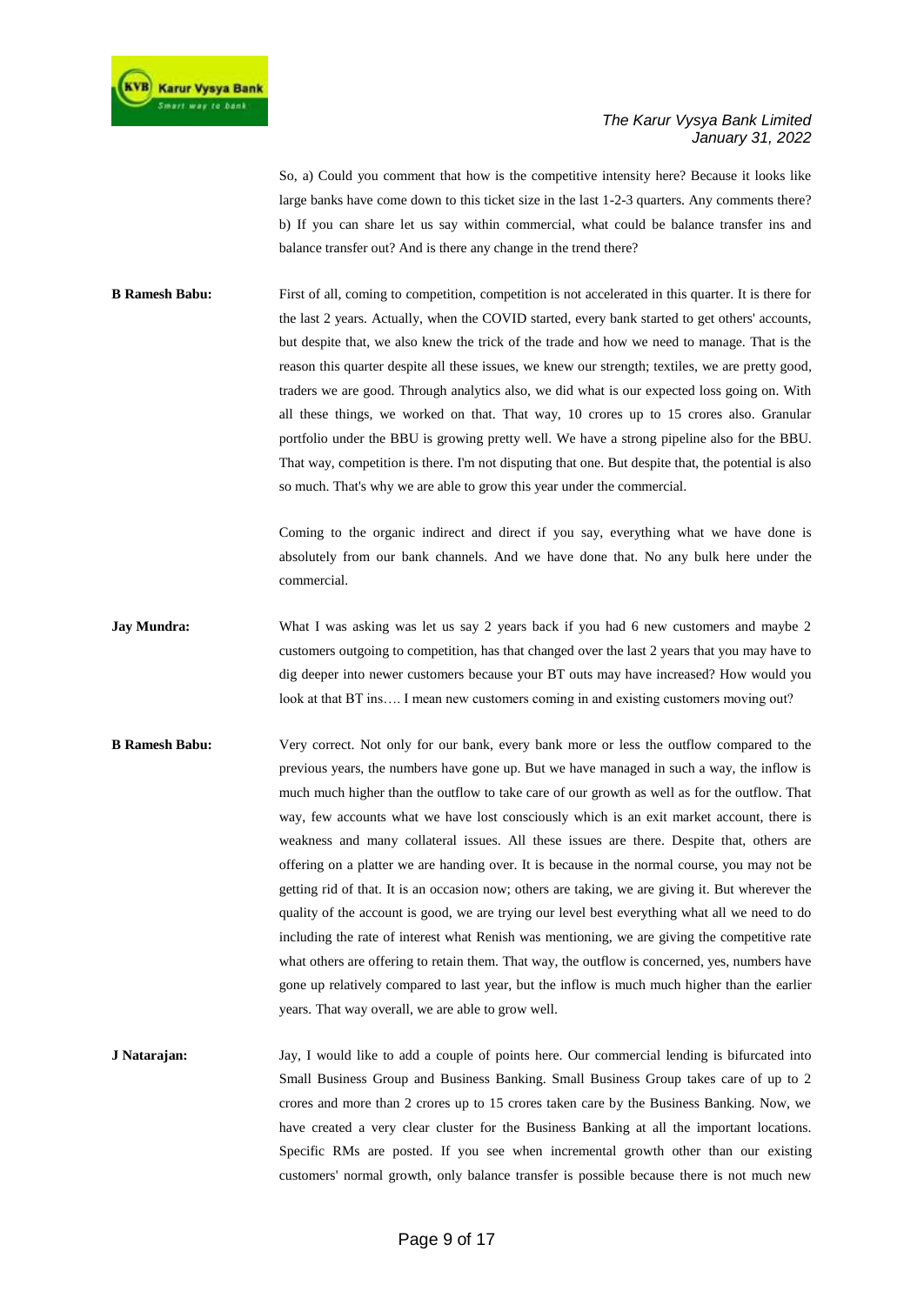

projects coming up and the only way is now we have to take over the good accounts from the other banks and NBFCs. That is what we are trying to target. And if you see comparative study, for example, the previous year's and now, definitely, the sourcing numbers have increased both in Small Business as well as the Business Banking. Only thing is like our MD has already mentioned that the unavailed limits and the cautious people they reduce the limit, these type of things, growth does not reflect that. But having said that, very good sanctions are made during the past 6 months' period. If you take the availments from these, it is only 40% to 50%. We are confident that this quarter being a busy business, particularly on the textile – cotton season started and chillies season will be starting and other trading activities, definitely the availments will be more. So, whatever the availment from the existing sanction, we are expecting that there should be a sizeable growth increase will be there. Going forward, the growth has been our mantra. Every week, we have been continuously see that how we can push the growth. We have implemented a lot of new strategies and we have put a lot of people in the market so that all these things will gradually upgrade our growth from the single digit to at least 10% to 12% in the coming quarters.

**Jay Mundra:** Secondly, if you can share the outstanding provisions against restructured loans – I think some 1600 crores is the restructuring standard loans, how much is the provisions that we are carrying against these?

**J Natarajan:** 146 crores is the overall provision we are keeping it for restructuring book.

**Jay Mundra:** Is there any other pool of provisions? This 146 is pertaining to restructured and then you have PCR which we have increased in this quarter and there is no other contingent provisioning by whatever names, right?

- **J Natarajan:** No, we don't have any other contingent provisions. This 146 is the standard restructuring book, Jay.
- **Jay Mundra:** And last few questions, sir. On NARCL, I think the bad bank is now implemented. How much of the assets have you earmarked which you could transfer let us say in the near term? And what would be the resultant impact on…. What could be the provision write-backs there? Because I believe all this would be like 100% provided.
- **J Natarajan:** As per the initial indications, a couple of months back when IBA called for the details, I think 9 to 10 accounts were in the list. But if you notice a couple of days back, the SBI chairman in the press he was mentioning that they will be taking only 15 accounts for this financial year. We are trying to get the details of these 15 accounts. And I don't think any large accounts will be there. I think this quarter, based on our indications from the bad bank, I don't think much progress will happen this quarter. Maybe in the next financial year 1st quarter, opportunities are there.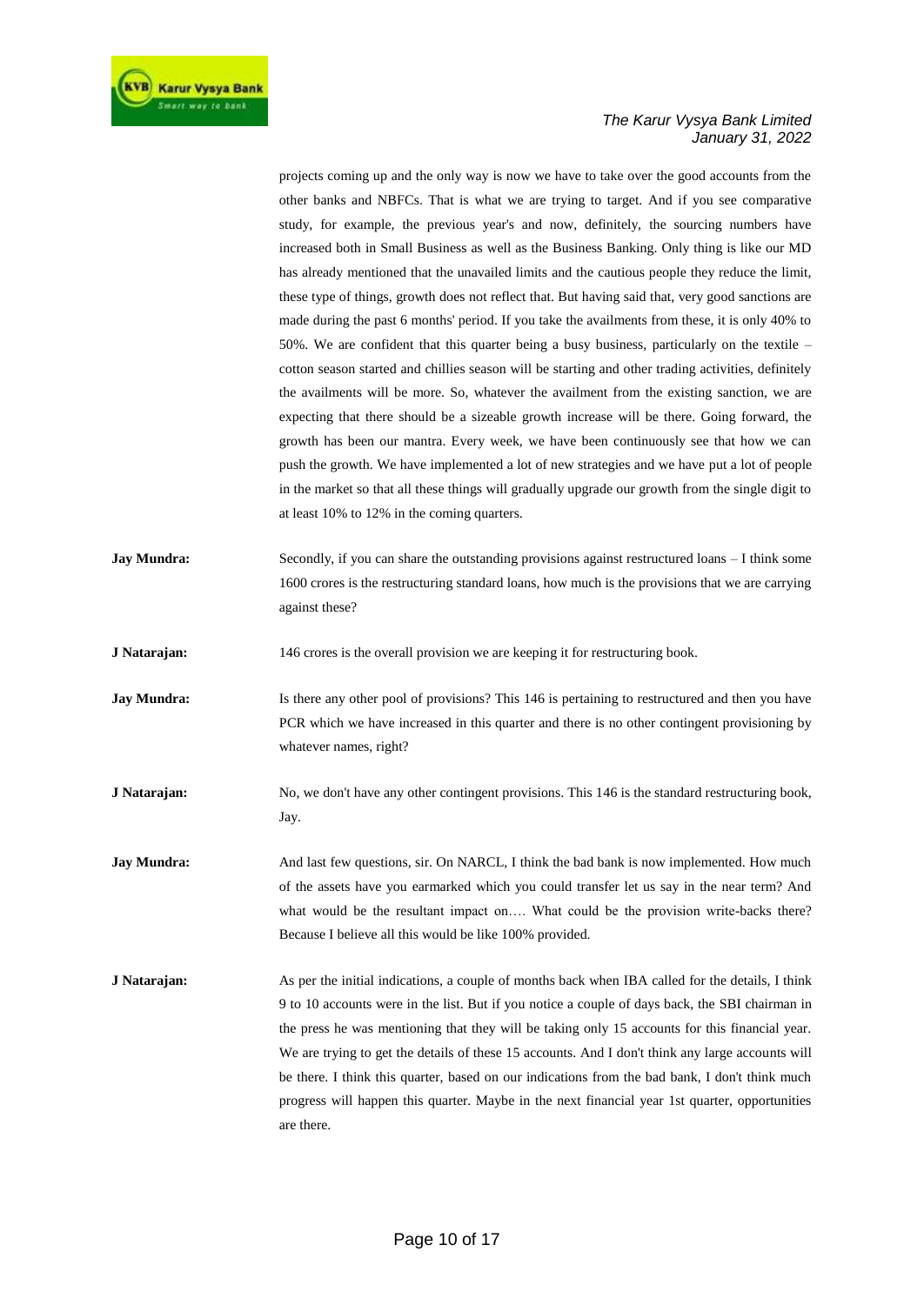

- **Jay Mundra:** Maybe if you were to go by that 80,000 first tranche forget about in the last 7 days' development wherein there are 2-3 tranches – but these 9-10 accounts, what would be your gross exposure and expected cash recovery?
- **J Natarajan:** As per the initial indication, I am not sure about the final accounts. Seven or eight accounts put together 600 to 700 crores is our book balance. These are all majority of the books already fully written off because one of the primary conditions for this is we have to provide 100%. Some of the accounts are technically written off, some of the accounts where we have 100% provided. In that way, if it materializes, the 500-600 crores, they have to work out what is the ratio and all. Everything will go to the cash only.
- **Jay Mundra:** But ballpark number cannot be more than 100 crores, right?
- **J Natarajan:** All the realizable value and all these things, we are yet to get from them. Once they work out what would be the percentage – basically 15 is the cash component and 85 is the SR component – and they have to value what is the value they are transferring, that we have to work out.
- **Jay Mundra:** On your collection efficiency, if I see the slide that you have given very good details on collection efficiency, it is better in December versus November and versus let us say October. Does the trend continue in January or there is some impact because of Omicron, etc.?
- **J Natarajan:** There is no change in the trend, it continues. That's what it is also reflecting in our SMA 30+ book. It is the lowest number we have achieved. In January also, that trend will continue. We don't see any big change in the collection numbers, Jay.
- **Jay Mundra:** Also, sir, on slide 14, we have given the digital loans at the origination. From last quarter, I think there seems to be some moderation in the momentum that the sourcing has declined (slide 14) and then disbursement has also been flattish kind of a thing. Is that to do with what is happening here? Because we have a decent fintech partnership and few NEO programs, etc., all put together. What is the reason for the slowdown here?
- **B Ramesh Babu:** You understand; the September one is slightly deceptive. The reason is, first quarter we had to take a beating on account of the second wave. That way, that accumulated what all a part of the first quarter also have come into the second quarter that way. But whereas this quarter if you look at it, standalone we had to do it. That way this number if you look at it, the disbursement amount if you look at it, more or less same, 575 and 581. So, the trend is continuing. The backlog of 1st quarter what all have come, that is the reason 2nd quarter looks slightly on a higher side.
- **Jay Mundra:** Last clarification from my side. The SMA 1 and 2 numbers that we are showing, this is for entire bank, right? It is not for commercial or corporate book?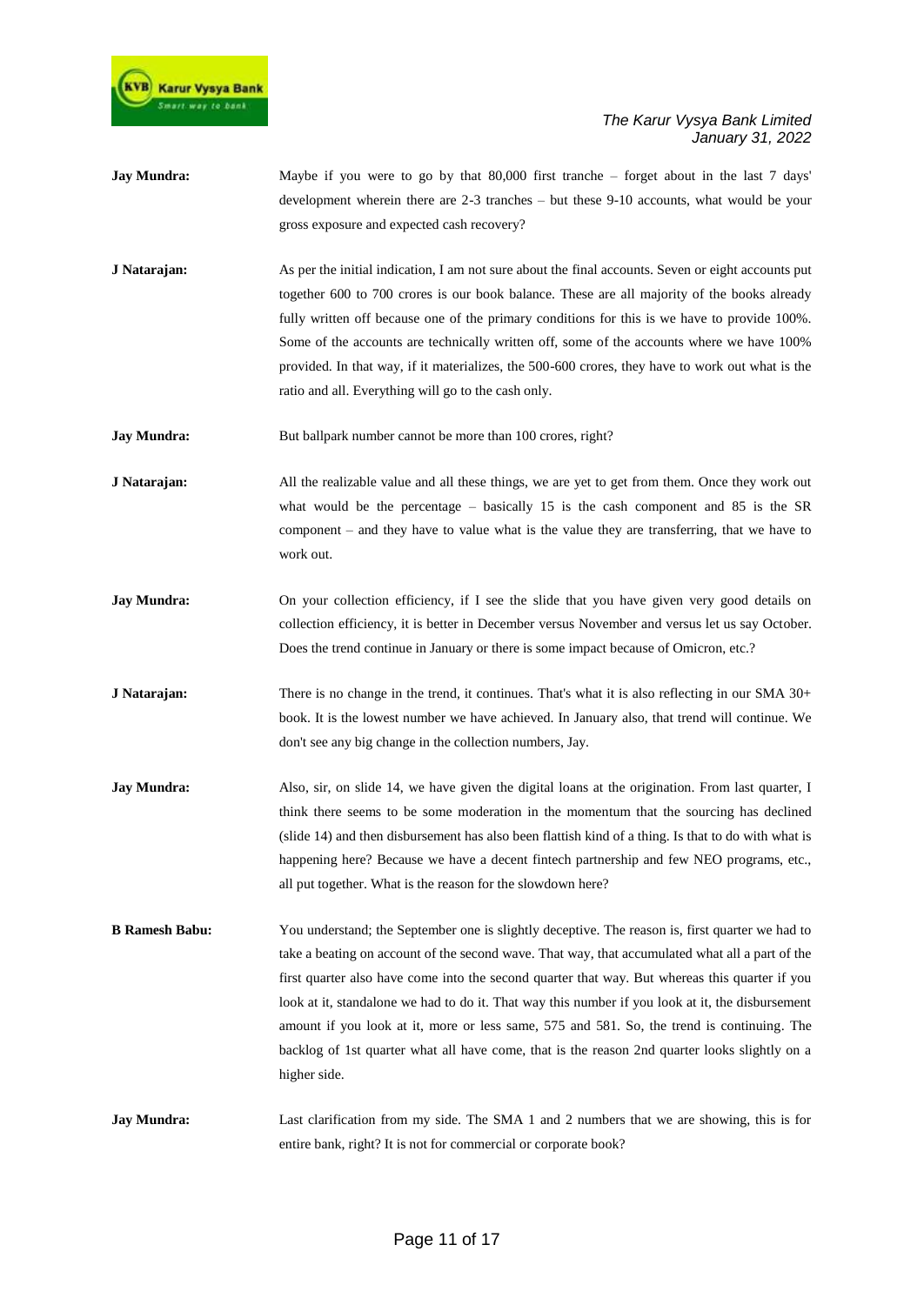

**J Natarajan:** Yes, whole bank. **Moderator:** The next question is from the line of Vikas Sharda from NT Asset Management. Please go ahead. **Vikas Sharda:** Sir, 2 questions. One is that, you mentioned that you would target FY23 less than 5% gross NPA. Would be good to understand…. I mean what assumptions you are building into that and how do you plan to achieve that? Second is that, you achieved basically 10% ROE this quarter. Going forward, what kind of ROEs are you looking at and do you think that now double digits is a new normal for you? **B Ramesh Babu:** First thing GNPA when you said, our planning is for actual putting in labor and in a harder way to recover only. On one side, these sorts of things will come up, I am not disputing, but whatever it is, next year we have an elaborate plan for recovering, particularly by auctioning the assets what all are there. Many times, last year also when we tried, some courts were not working or actually the COVID wave. With all these things coming to this thing, we want to push this particular vertical very critically for the next year so that we will get maximum for an organic reduction in the GNPA. In addition to that, inorganic may be getting and all, I am not disputing, but our efforts will be towards the organic reduction. Coming to ROE is concerned, I agree because we have been on this path continuously because the first meeting when I had with the analysts, the ROA discussion has started. With that, every vertical we have been working on those lines. So, we are confident that because every lever is working now, we will be able to move forward and this double digit under the ROE will improve further. Our motto is also the same. **Vikas Sharda:** How sure about the gross NPA target? **B Ramesh Babu:** You need to aspire for a number. If you do not even aspire, the entire team will not have any goal to reach. That is the reason if we talk about 5%, the entire team will be geared up to move towards that. Even if 5.2, 5.3, but first of all, we need to aim for 5%. Otherwise, if I say 6%, it will be easier, or I cannot say 4% which may be difficult. **J Natarajan:** Vikas, a simple point I will tell you. Currently, our gross NPA number is 3800 crores. So, simple working what we have done is we have listed out the accounts which are the accounts that have a probable chance in the next year. Like that, we have worked out some 800-900 crores worth of accounts we have listed and then we are aspiring that, okay, these 800 accounts we can push and if we reduce by 3000 or less than 3000 crores and increase in the advances,

mathematics.

naturally the number will come to 5%. That's why only, it is predicted with some clear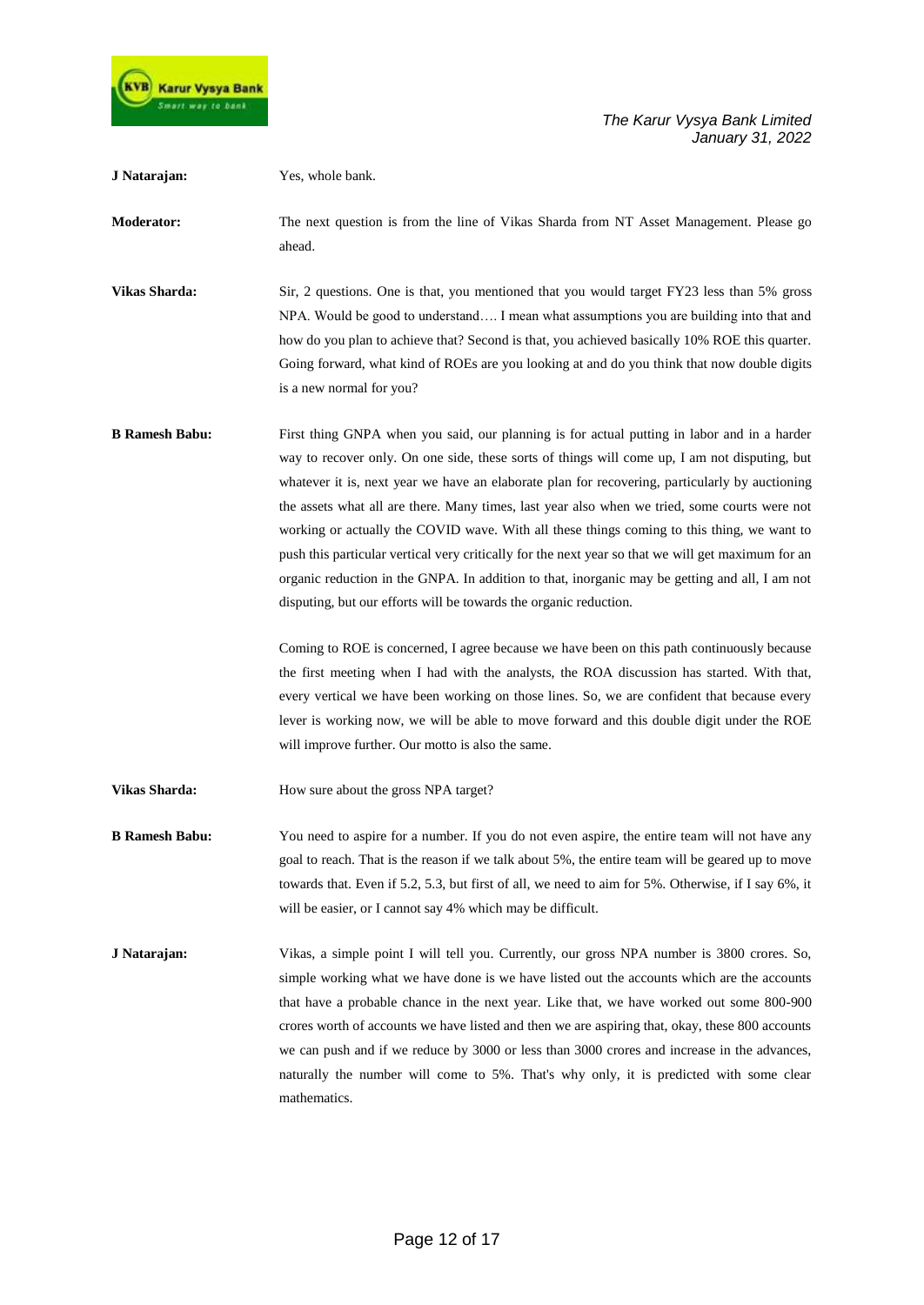

**B Ramesh Babu:** Likewise, the NCLT cases which are in advanced stage, likewise retail around 1400 crores portfolio is there under NPA, we are trying different means to get money out of that. That way, for each of the segments, we are trying in a different way to get some money out of that.

**Moderator:** The next question is from the line of Mahesh M B from Kotak Securities. Please go ahead.

- **Mahesh M B:** One question to add on to the previous one. As per your assessment, you have reached a credit cost today which is a little less than 1%. But there are some segments like corporate where the NPL coverage ratio is still at about 65 odd percent. In your assessment, where does this go, sir? Does this number have to go up materially as these assets become older from an NPL bucket perspective and the aging provisions will be higher or you think you can control it at these levels?
- **J Natarajan:** Mahesh, the current percentage is 68.8, at most 69% provision we hold. And all the historical legacy accounts all these things are by and large fully provided except 1 or 2 accounts. That also, over a period of time can be adjusted. So, what we believe is that going forward, there will not be any large requirement from this number. I am talking about regulatory provisions. For a prudent provision, all these things, yes, that is a different issue. On the IRAC norms if you ask, there is no need for providing much provision except some sort of aging provisions where the recent NPA account. Otherwise, the old historical legacy accounts all these things, these are all completely provided.
- **Mahesh M B:** In your sense, if we have to just take this forward, if the net reduction is let us say the recoveries and upgrades is higher than slippages, do you think the extent of credit cost could meaningfully decline as well?
- **B Ramesh Babu:** Ideally, we too think like that, Mr. Mahesh. We sincerely hope for that. That is the reason we are working on these lines. You would have seen that last 3 quarters continuously how we are able to bring it because we started controlling from the SMA itself. Earlier, we were focusing on the NPA. Now, SMA itself when we start working and it is working well more or less. So, we are also aiming in the same way.
- **Mahesh M B:** One last question, sir. On the OpEx front, currently if you look at the numbers, we are doing approximately about 470 to 480 crores for the last couple of quarters. Can this number hold on to these levels for at least another year or you think that you may have to spend a lot more than this?
- **B Ramesh Babu:** Ideally, you may have to invest in something, suppose IT. So, you have to grow continuously…. or sometimes the commissions for the acquisition, you may have to pay. So, what we will do is to the extent possible which are controllable, we will try to control, but too much of trying to have a control on this and focus is on the containing the expenses rather than on the business, it may actually deviate the focus. That is the reason we are planning that we need to grow much better on the income side so that overall the ratios are better, but whereas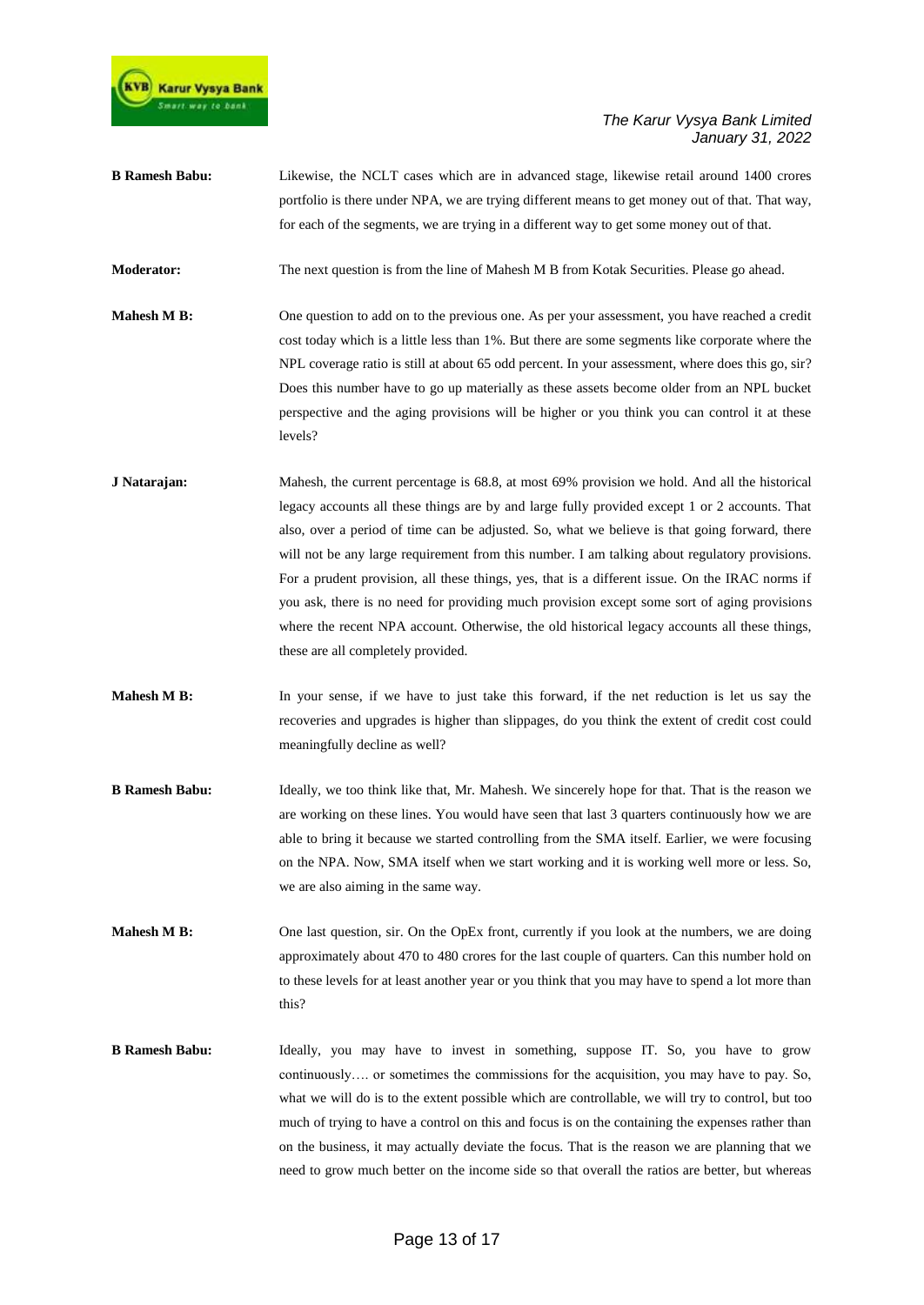

expenses are concerned, once the income grows, automatically percentages also will go up, not an issue. Everything will be improved. For expenses are concerned, we are well aware and we are trying to contain every head. Wherever not warranted, we are trying to reduce it. Even right from the rental, rental also many places it has been renegotiated. It has been brought down in the COVID; likewise ATMs, everywhere. Every head our people are seeing what can be renegotiated, what can be brought down.

- **M D Ramesh Murthy:** If I may add; in our department in finance, every single line is questioned, scrutinized, and we go back to the departments which are incurring these costs as to how can they be brought down. There is a tight control which is being managed on the expenses.
- **Mahesh M B:** I was just trying to understand, if the margin levers are not quite limited from here onwards and if your balance sheet is going to grow a little over 10%, the levers on ROE for next year essentially comes only on credits looking at the conversation that we had until now.
- **B Ramesh Babu:** Credit cost as well as business also.
- **J Natarajan:** But Mahesh, you have seen the NIM? During the past 6 quarters, how this NIM has translated, particularly on the cost side and a lot of focus is given on the acquisition, the CASA, the deepening. So, we continue to penetrate the market, increase the CASA segment. In that way, we are trying to retain whatever benefits we already accrued on the cost of deposit side. On the yield side also, for example, we have a very low duration. Going forward, almost 2000 crores' worth of investment is maturing in the next year. It will all be repriced for a better price so that that benefit also will accrue. Not only on the credit cost but general growth as well as on the other profitability, we are very confident.
- **Moderator:** The next question is from the line of Prashant Poddar from ADIA. Please go ahead.

**Prashant Poddar:** Mr. Babu, just a clarification. As you have explained in detail, we have to congratulate you for being able to maintain margins in this tough environment where you don't do much unsecured loan honestly. So, to be able to grow at 10% with a relatively weak CASA franchise honestly, it's a pretty good job.

> We don't want to lose your credit cost success. It is only that we were saying that the balance sheet is small. So, maybe you will be able to explore areas which aren't very high credit cost but give you your desired yields. That was just a suggestion.

> I have one last question which is on the pool of NPL that you have on the balance sheet plus written-off accounts that you have. Put together, what would be the size of commercial and retail assets? Because corporate I don't think there is much hope of recovery. So, I just want to understand what is the pool of NPL plus written-offs in commercial and retail which is mostly secured, both of them.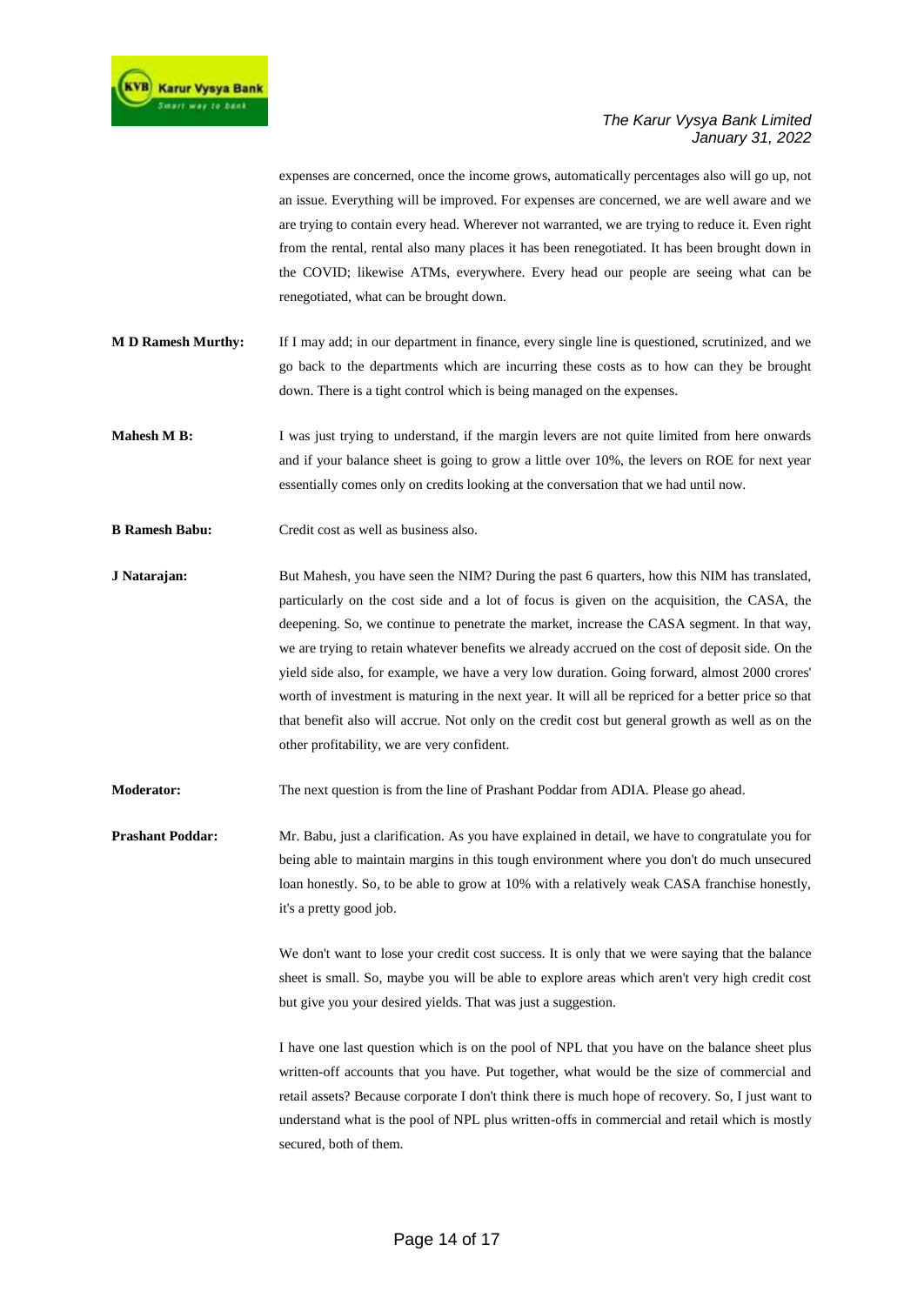

| <b>B</b> Ramesh Babu:   | Written-off if you look at it, majority of the portfolio is corporate. The retail portfolio as well<br>as commercial, it is a pretty small portfolio. Wherever they are collateralized, definitely we are<br>going forward and we are trying to get the court orders and all disposal, these things. That is<br>not an issue. But rest of the cases where the consortium members, we are a member of the<br>consortium bank, they written-off. So, NCLT, all these cases are there. So many ifs and buts<br>are there. That's why we have absolutely no control straightaway to any number for the<br>written-off is concerned. |
|-------------------------|---------------------------------------------------------------------------------------------------------------------------------------------------------------------------------------------------------------------------------------------------------------------------------------------------------------------------------------------------------------------------------------------------------------------------------------------------------------------------------------------------------------------------------------------------------------------------------------------------------------------------------|
|                         | Coming to rest of the portfolio, even other NPA also, as I said earlier, we have given some<br>focus for Because if you look at our collateral – we have a slide also – except 922 crores,<br>majority of our portfolio is more or less collateralized. So, the collateral realization it had some<br>set of problems for the last $1$ to $1-1/2$ years due to COVID because courts were not actually<br>functioning and they are not giving. Even if we approach them also, it's a backlog                                                                                                                                     |
| <b>Prashant Poddar:</b> | you spoke about that.                                                                                                                                                                                                                                                                                                                                                                                                                                                                                                                                                                                                           |
| <b>B</b> Ramesh Babu:   | That is the reason. The rest of the cases, we will be focusing on that. We will be able to<br>recover, not a problem. Corporate only is not in our hands for the time being.                                                                                                                                                                                                                                                                                                                                                                                                                                                    |
| <b>Prashant Poddar:</b> | These cash recoveries are recognized in Other Income, right?                                                                                                                                                                                                                                                                                                                                                                                                                                                                                                                                                                    |
| <b>B</b> Ramesh Babu:   | Yes, correct.                                                                                                                                                                                                                                                                                                                                                                                                                                                                                                                                                                                                                   |
| <b>Prashant Poddar:</b> | Upgradations would reduce your slippages, right?                                                                                                                                                                                                                                                                                                                                                                                                                                                                                                                                                                                |
| <b>B</b> Ramesh Babu:   | Yes, provision reversal will be there for the upgradation whereas cash recoveries therefore<br>written-off will go to Other Income.                                                                                                                                                                                                                                                                                                                                                                                                                                                                                             |
| <b>Prashant Poddar:</b> | Looking at this pool, would you be expecting almost negligible net slippages even in the next<br>year? I think you answered that question partly as in earlier question, but would you have in<br>your assumptions what kind of recoveries you could have from the current pool which will<br>help you reduce your gross slippages next year?                                                                                                                                                                                                                                                                                   |
| <b>B</b> Ramesh Babu:   | That's what. We mentioned in the indication and the guidance initially the net NPA as well as<br>the gross NPA. We will try to work towards that. It has to be a two-pronged approach. One is<br>the fresh additions have to come down, and the second, we have to recover. Both we have to<br>do it. So, it's a two-pronged approach.                                                                                                                                                                                                                                                                                          |
| <b>Moderator:</b>       | The next question is from the line of Pranav Tendulkar from Rare Enterprises. Please go<br>ahead.                                                                                                                                                                                                                                                                                                                                                                                                                                                                                                                               |
| Pranav Tendulkar:       | Sir, I have these 2 questions. First of all, in the existing retail and self-employed customer<br>franchise, what are the matrices that you are tracking for cross selling and in terms of key                                                                                                                                                                                                                                                                                                                                                                                                                                  |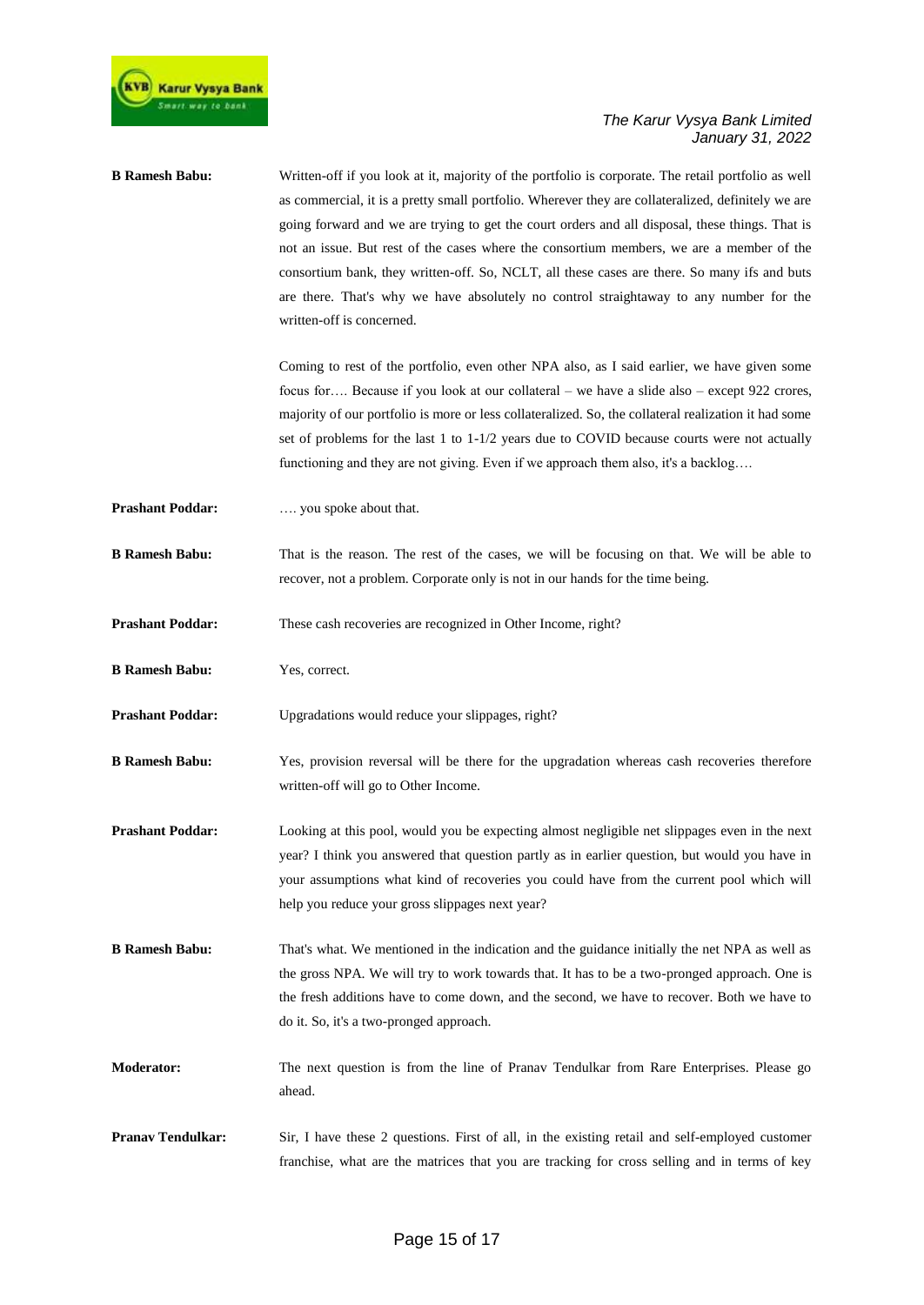products as well as maybe trace products? And would you like to highlight some of the matrices that are panning out well?

Second is, GNPA you are saying that FY23 will be 5% and our PCR at the end of FY23 will also be commensurate to what it is now which is 65% to 66%, right?

- **B Ramesh Babu:** Regarding the first question is concerned, self-employed, that's why I was earlier mentioning saying that routinely doing will be difficult. That is the reason we are using our analytics started extensively and they started seeing and what sort of products can be actually targeted to which sort of customer. That way, they have done the customer profiling and self-employed, salaried, that way they have given it and which we have taken it. Now, branches are focusing on that. That is the reason we could see some sort of a momentum and we will improve it further. Earlier, just like that our teams were doing it. Now, it is more focused through analytics what all is there, that way we are doing. That way, the conversion rate is relatively better compared to earlier.
- **Pranav Tendulkar:** If you share some matrices like say we have X amount of customers, and out of these, these many are approached in a quarter. Then, it will be easy for us to also get a sense of your efforts if something related to that is available. Or how many customer calls were made last year versus this year – something like that. Something to track to understand the efforts because the results are not in our hands, but at least efforts could give us some confidence related to future growth.
- **J Natarajan:** Pranav, during the past almost I can say 4 or 5 quarters, what currently we are doing is we have started the pre-approved programs. The pre-approved programs not only for the personal loan but also for the auto loans and other loans. The existing customers continuously now we are in touch by even including the credit card. The first set of cards were given to our existing customers. Like that, considering the success of the pre-approved program, we are continuously launching this program to all our products to our existing customers. That is number 1. Earlier in the past, many of our customers used to take an auto or a home loan from the other banks. Today, we made it a point that the first choice should be with our bank. So, in that way, that's what our MD has mentioned that the analytical department is continuously pumping the data to the branches, approaching them – these are the customers where we can approach a home loan based on some algorithm, these are the customers where we can touch for auto loan. Like that, these efforts already we have started and all our sales teams continuously they are doing this job. Since it is giving a lot of results, now continuously we are doing this exercise.
- **B Ramesh Babu:** One more point also, Pranav. Because we started that recently, it requires refinement. Suppose once we approach them, happening or not happening once we know it and all, analytics is getting the feedback, they are refining. So that more and more focused lead comes, the conversion will be much better and otherwise energies get frittered away and you will not be